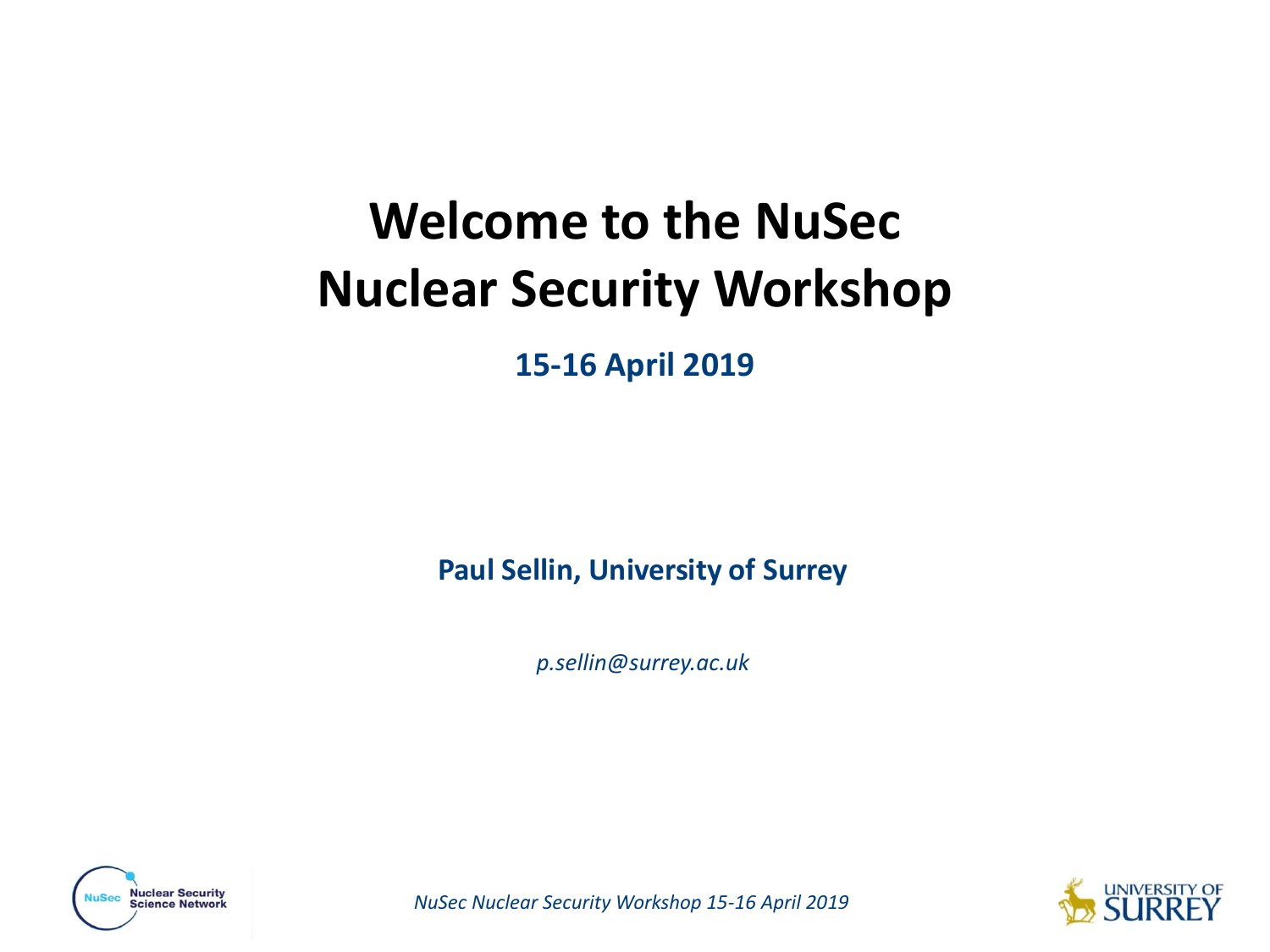## **Workshop Program**

#### *All talks are held in lecture theatre Austin Pearce 1 (AP1). All breaks and the poster session are in AP2.*

**Tuesday 16th April**

#### **Monday 15th April**

10:00 Registration and Coffee (AP Foyer) 10:30 Session 1: Applications in Nuclear Security (Chair Paul Sellin) 12:30 Lunch 13:30 Session 2: CBRN-UK session (Chair Jeremy Edwards) 15:30 Coffee Break 16:00 Session 3: Monitoring and Inspection (Chair Andrew Boston) 17:30 Session 4: Posters and drinks reception Session end at 18:30 09:15 Session 5: Imaging and Detection 1 (Chair Richard Hewitt) 11:00 Coffee Break 11:30 Session 6: Imaging and Detection 2 (Chair Lee Thompson) 13:00 Lunch 14:00 Session 7: AWE session on <sup>3</sup>He alternatives (Chair Neil Gaspar) 16:00 Concluding Remarks and Launch of NuSec Phase 2 (Chair Paul Sellin) Workshop ends at 16:30

19:30 Workshop Dinner at the Holiday Inn Hotel

#### Wifi is available either through eduroam or from The Cloud (free registration required) The detailed Workshop Programme can be found here: [https://indico.cern.ch/e/nusec](https://indico.cern.ch/event/731980/timetable/#20190415.detailed)



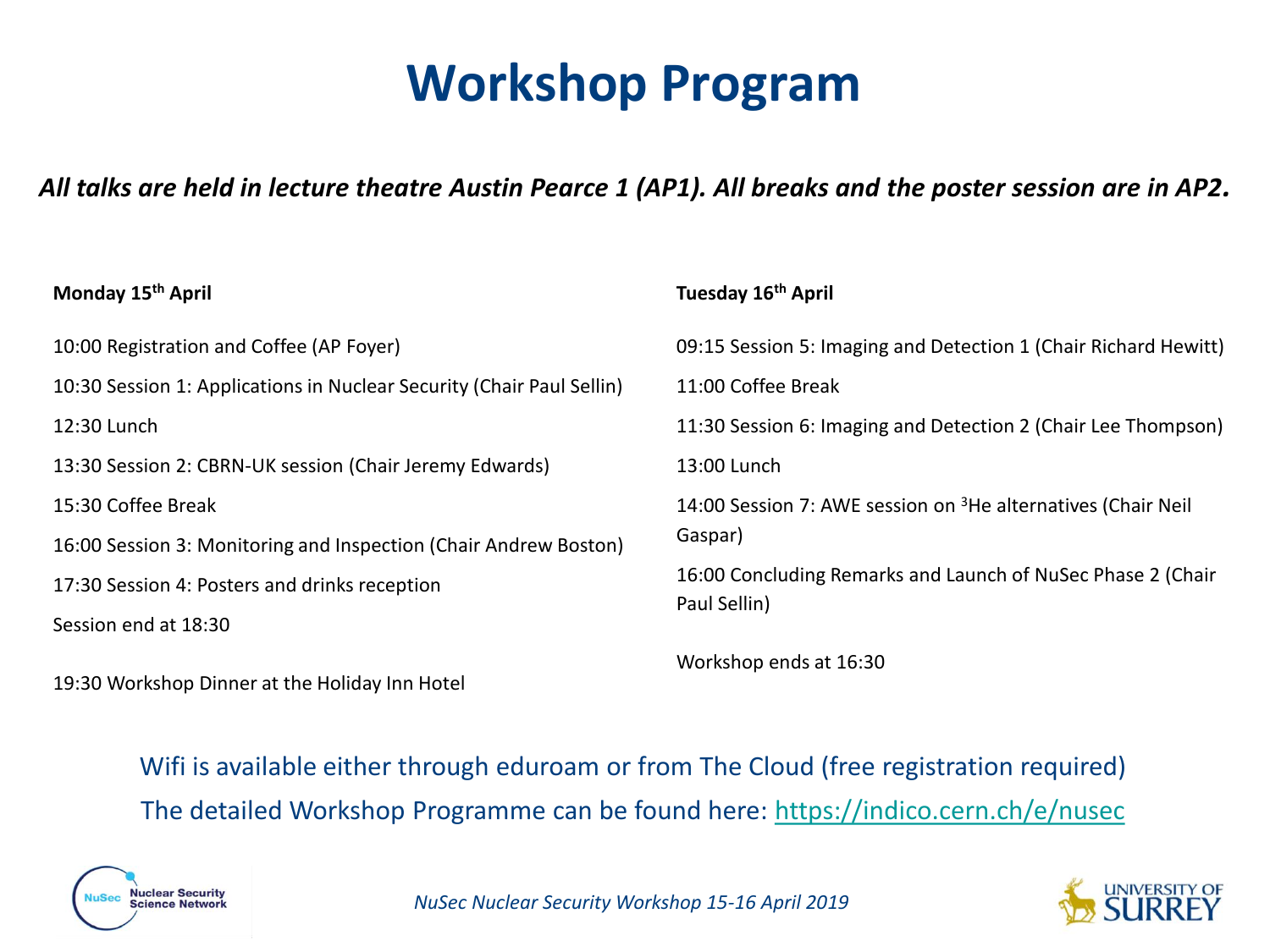# **Poster Session and Drinks Reception**

The Poster Session and Drinks Reception will be held in the adjacent rooms this afternoon, from 17:30 to 18:30

#### **Poster Presenters**

Please put your posters up during the lunch break today. Please stand by your posters during the afternoon poster session.

#### **Student Poster Prize**

We will be awarding a prize of £75 Amazon Voucher for the best student poster. The assessors will come round to talk with you during the poster session

At the end of the drinks reception please make you way to the Holiday Inn for the workshop dinner, which starts at 19:30



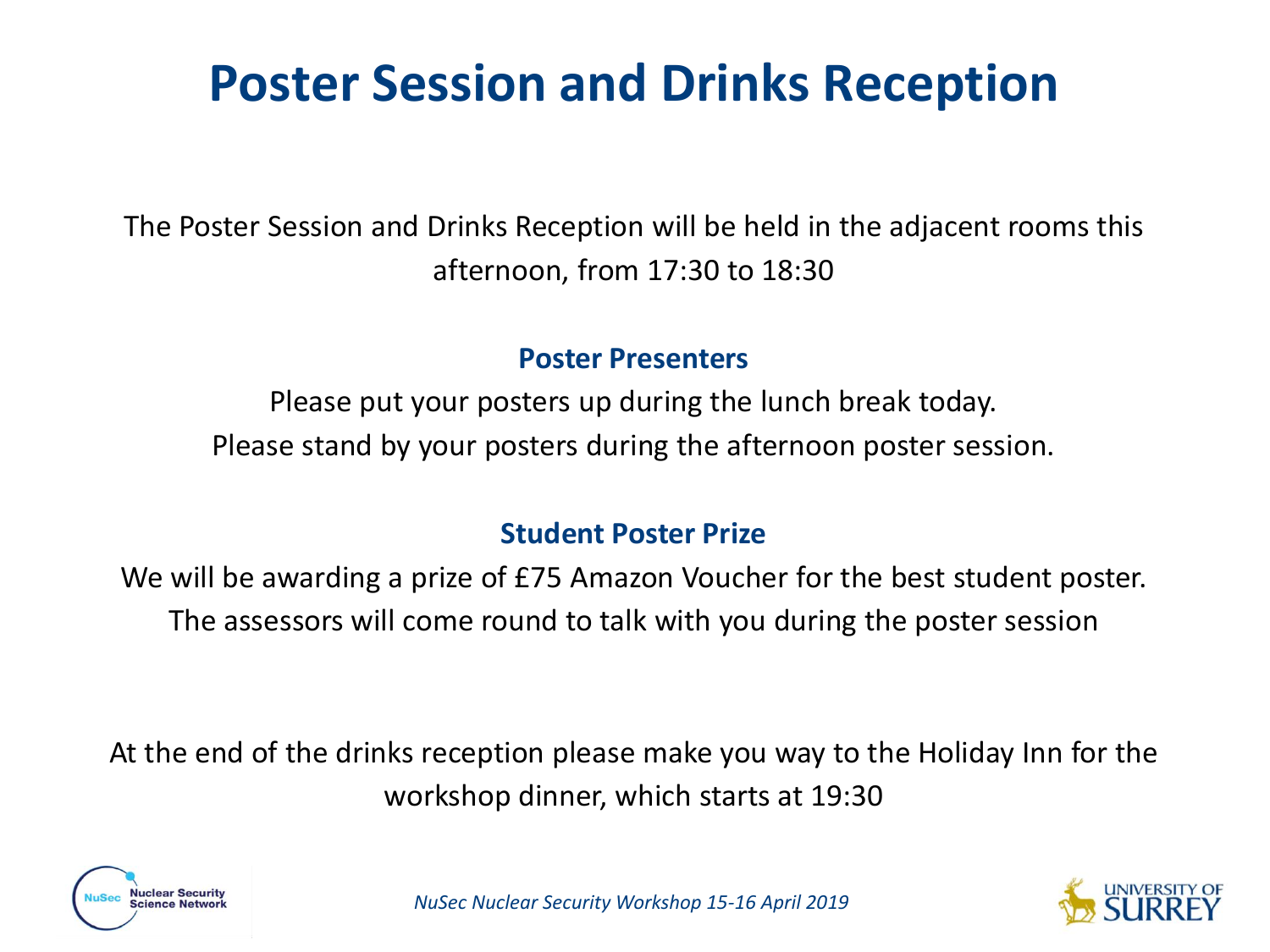# **Workshop Dinner**

The Workshop Dinner will be held on Monday evening at the Holiday Inn Hotel, starting at 19:30. It's a 20 minute walk to the hotel:



If you need to discuss any dietary requirements, please speak with Lisa Fletcher



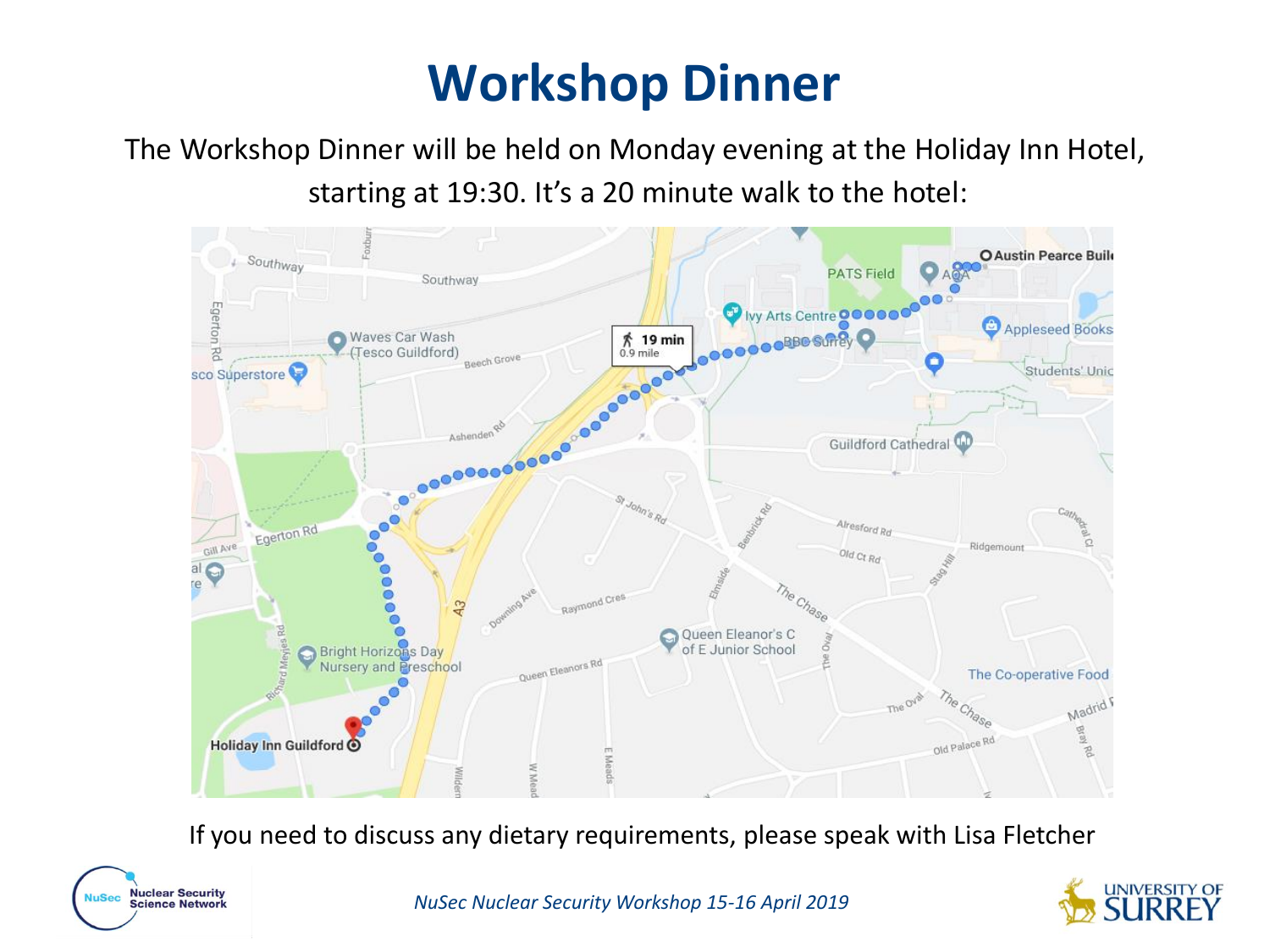### **Further Information**

Presentations and posters will be available for download at the end of the workshop, via the Indico website.

Please let us know if you do not want your presentation to be available for download.

There is a display table next door for company literature. Please feel free to add material for people to take away.

For any further information or assistance, please speak with Lisa Fletcher at the foyer desk.